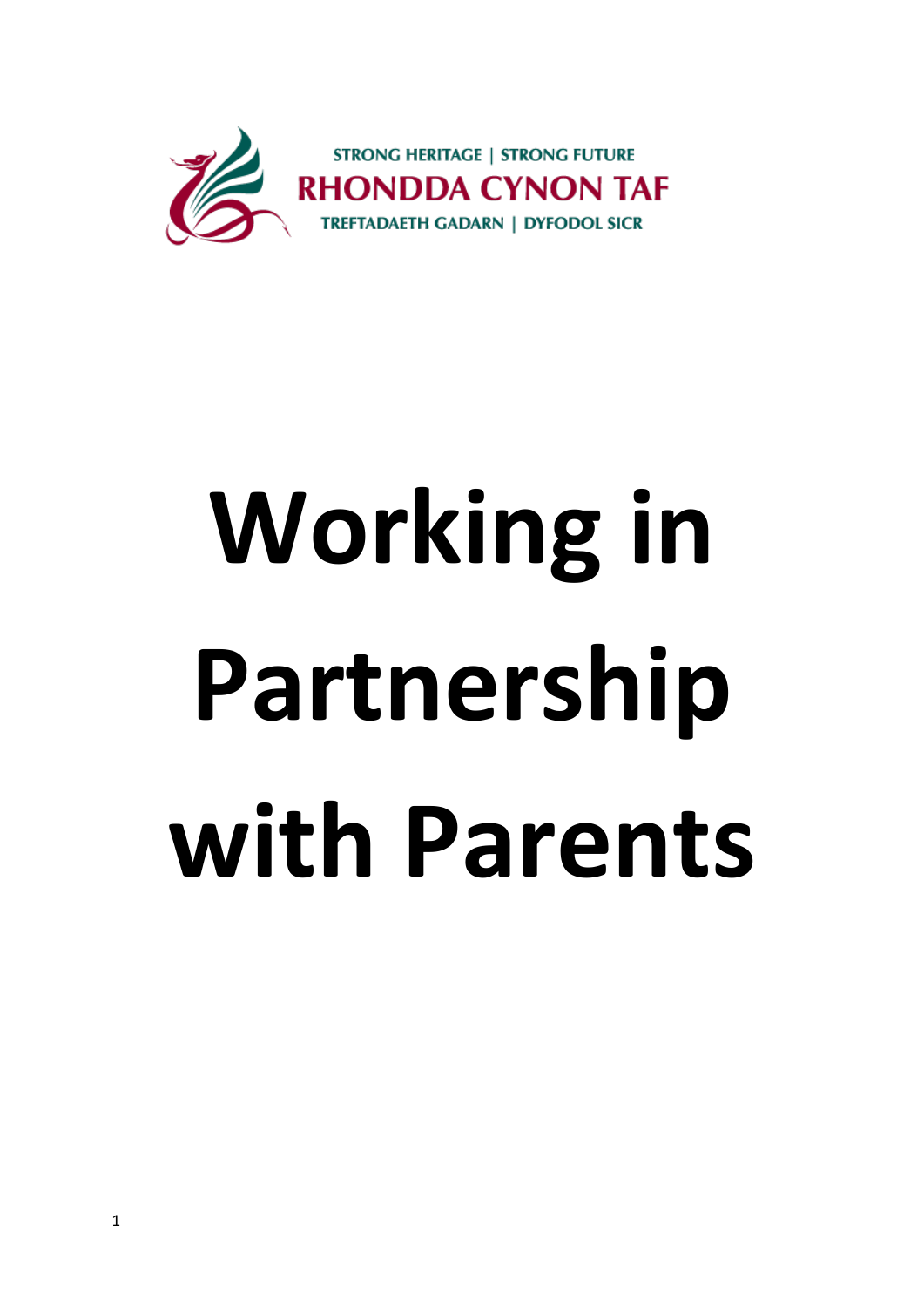## **What is effective partnership working?**

Effective partnerships require commitment, trust and respect from all parties. In order for children to benefit the most from their schooling the development of positive relationships between their parents and school is highly important. The standard school procedures and protocols for parental involvement will need to be utilised and any additional arrangements made to ensure appropriate and effective communication and information sharing is possible.

Effective partnerships from all or each partner are facilitated by:

- Recognising the different skills, knowledge and experience of one another.
- Valuing the skills, knowledge and experience of one another.
- Recognising the need for input from all partners.
- Everyone involved feels valued.

To maintain partnership between parents, schools, local authority, health care professionals and outside agencies it is vital to have mutual understanding, maintain trust and respect for one another and have empathy between all involved. This can also help to assist in reducing conflict and disagreement.

## **The Partnership Process**

The process of building a sound partnership between agencies is as important as the outcomes. The involvement of parents in their child's learning has benefits for everyone involved; it can be a healthy, nurturing and positive learning experience. The same partnership process in the assessment, planning, provision and review of children who have or may have additional learning needs is also essential, so that parents feel involved and confident in the services and that their child's needs are being met.